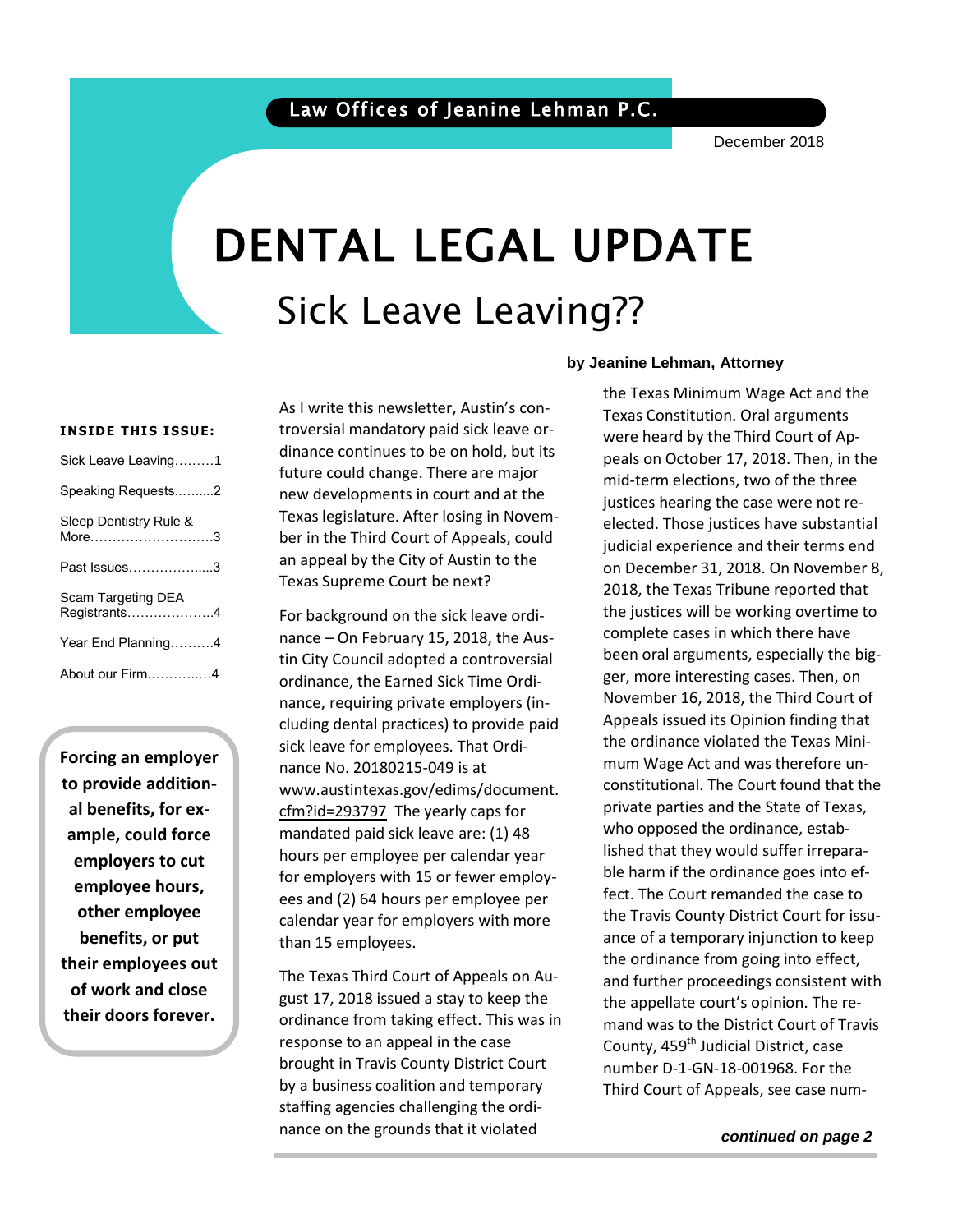## page 2 DENTAL LEGAL UPDATE

### **Speaking Requests**

For **Jeanine Lehman** and her colleagues to speak to professional and business groups on legal and practice management topics, please contact Jeanine Lehman at **(512) 918-3435** or [jeanine@jeanine.com](mailto:jeanine@jeanine.com)



ì

### **Website Favorites**

Law Offices of Jeanine Lehman P.C. [www.jeanine.com](http://www.jeanine.com/)

Capital Area Dental Society [www.capitalareadental.org](http://www.capitalareadental.org/)

Texas State Board of Dental Examiners [www.tsbde.state.tx.us](http://www.tsbde.state.tx.us/)

Texas Dental Association [www.tda.org](http://www.tda.org/)

> Texas Academy of General Dentistry [www.tagd.org](http://www.tagd.org/)

American Dental Association [www.ada.org](http://www.ada.org/)

#### **Sick Leave Leaving??** *(cont.) --*

ber 03-18-00445-CV at

[www.txcourts.gov/3rdcoa/](http://www.txcourts.gov/3rdcoa/) The City of Austin is reviewing its options. A possibility is to appeal the case to the Texas Supreme Court.

As of this writing (November 18, 2018), the City of Austin website says: "Based upon the Aug. 17, 2018 Third Court of Appeals Order in No. 03-18- 00445-CV; Texas Association of Business et al. and The State of Texas, Intervenor v. City of Austin, Texas et al., the City is temporarily postponing the effective date for the Earned Sick Time Ordinance, No. 20180215-049, which is the subject of the rule. The rulemaking process, including the appeals process outlined in section 1-2-10 of the City Code is temporarily abated while the Aug. 17, 2018, Order remains in effect." See: [www.austintexas.gov/EarnedSickTime](http://www.austintexas.gov/EarnedSickTime)

The paid sick leave ordinance was written to go into effect October 1, 2018. That date was intentionally chosen by Austin's City Council with the plan to have the ordinance go into effect prior to the next session of the Texas legislature.

The Texas legislature goes into session in January 2019. On November 12, 2018, State Representative Matt Krause pre-filed House Bill 222 to preempt municipalities from requiring employers to provide employee paid sick leave. If this bill becomes law, it would take effect on September 1, 2019 and it would strike down Austin's and San Antonio's sick leave ordinances.

Facing the trend of increasing municipal regulation of employment, busi-

ness groups are working together to advocate for new state law. An example is the Alliance for Securing and Strengthening the Economy in Texas (ASSET), a coalition of sixteen business groups, which has recently formed with the mission "To fight for policies that fuel the engines of the economy- small business employers--and protect Texas businesses from invasive and burdensome government regulations." ASSET notes that "California-style labor policies are creeping into Texas and threatening the economic future of our state". ASSET will actively encourage the passage of a statewide Texas law that would preempt local governments from unilaterally enacting local employment and labor laws, including employer benefits, employer hiring practices, scheduling, and other daily operational business practices. Concerns include the creation of a patchwork of regulations across Texas, the legality of municipalities mandating employment regulations, and the impact on small businesses. "These types of restrictive government mandates are very harmful to Texas small businesses. Just because the government mandates something, does not mean a small business can afford it. Small businesses operate on very thin margins and already deal with hundreds of regulations on the Federal and State levels. Forcing an employer to provide additional benefits, for example, could force employers to cut employee hours, other employee benefits, or put their employees out of work and close their doors forever." See: [www.assettexas.com](http://www.assettexas.com/)

Austin has adopted other ordinances affecting employers. Prior to adopting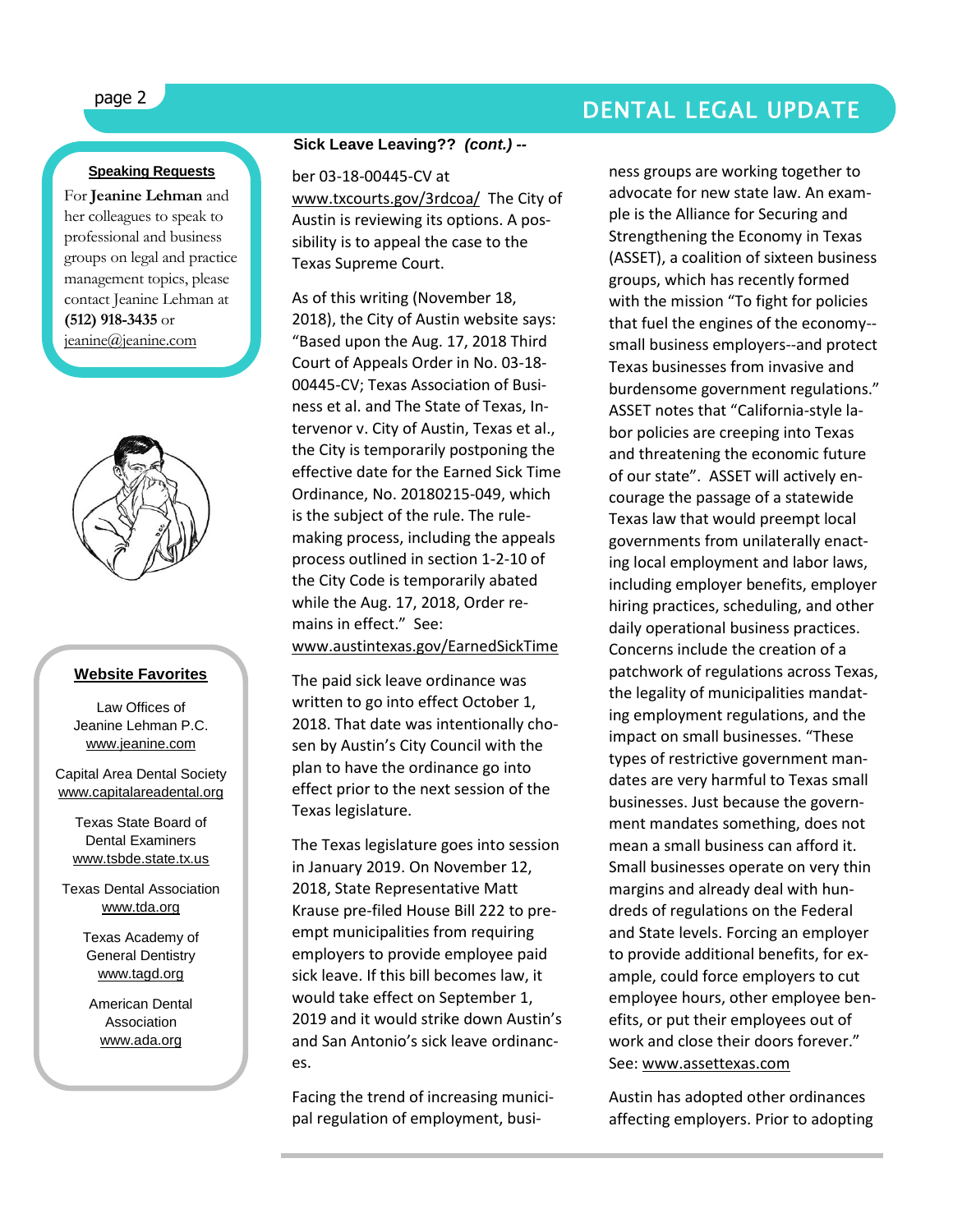### DENTAL LEGAL UPDATE **page 3**

the paid sick leave ordinance, in 2016, Austin adopted the Fair Chance Hiring Ordinance colloquially known as the "Ban the Box" ordinance. Generally, this ordinance restricts employers with 15 or more employees in Austin from inquiring about criminal record until a conditional job offer is made to an applicant. Therefore, generally, employers cannot include a question on their job applications inquiring about criminal records. Also, there are requirements for an individualized assessment of a criminal history if criminal background information is received. There are additional compliance responsibilities under the ordinance including on promotions of employees. Dental practices fall victim to various crimes including embezzlement, theft and sale of patient identities (which violates HIPAA), and diversion of drugs. Therefore, dental practices have legitimate concern about criminal records. Nonetheless, Austin dental practices with 15 or more employees in Austin need to comply with the provisions of the ordinance, as well as other applicable state and federal law. See ordinance 20160324-019. The issue is the burden that the Ban the Box ordinance places on employers. If not precluded by applicable law, employers may choose to knowingly hire good employees with criminal histories. Prior to that in 2010, Austin adopted an ordinance mandating rest periods for construction employees. See ordinance 20100729-047.

The State of Texas has a law that prohibits municipalities from adopting their own minimum wage requirements. Therefore, the City of Austin cannot adopt a minimum wage for private employers.

Given the activist Austin City Council, the question arises – will more labor law requirements be imposed on employers, including dental practices, via ordinance? Will rest breaks be mandated for other businesses, such as dental practices? Will other employer paid benefits be mandated, such as health insurance, health care stipends or retirement plans? Where does it end?

From the time of this writing to the time that you read this newsletter, the status of the Austin sick leave ordinance may have changed. Therefore, staying updated on the fate of the ordinance is important, so that you can comply if and when the ordinance goes into effect.

### **Sleep Dentistry Rule & More**

The Dental Practice Committee of the Texas State Board of Dental Examiners (Board) has discussed the concept of changes to Rule 108.12 - Dental Treatment of Obstructive Sleep Apnea. On Tuesday, November 20, 2018, at 1:30 PM, there will be a stakeholder meeting convened by Board staff and open to the public at the William P. Hobby Jr. State Office Building, Tower III, Room 100, at 333 Guadalupe Street, Austin, TX 78701. Concerning the sleep dentistry rule, this meeting will specifically discuss and accept comments concerning the potential need for clarifying changes regarding a dentist's ability to refer a patient to sleep centers or sleep studies if obstructive sleep apnea is suspected.

In 2014, the Texas Medical Association sued the Texas State Board of Dental Examiners concerning the initial sleep dentistry rule – alleging that the initial rule illegally allowed dentists to engage in the practice of medicine. As a result of that lawsuit, the sleep dentistry rule was substantially rewritten and

#### *continued on page 4*

**Jeanine Lehman** is an Austin, Texas health law attorney who practices dental, health, employment, real estate, and business law.

### **Past issues of the Dental Legal Update are available at [www.jeanine.com](http://www.jeanine.com/)**

The information in this newsletter is not a substitute for legal advice. The information is general in nature and should not be relied upon as legal advice generally or that is applicable to any particular situation. For legal advice in a particular situation, the reader is advised to retain an attorney. For reprints, call (512) 918-3435 or email [jeanine@jeanine.com.](mailto:jeanine@jeanine.com) © 2018 Jeanine Lehman.